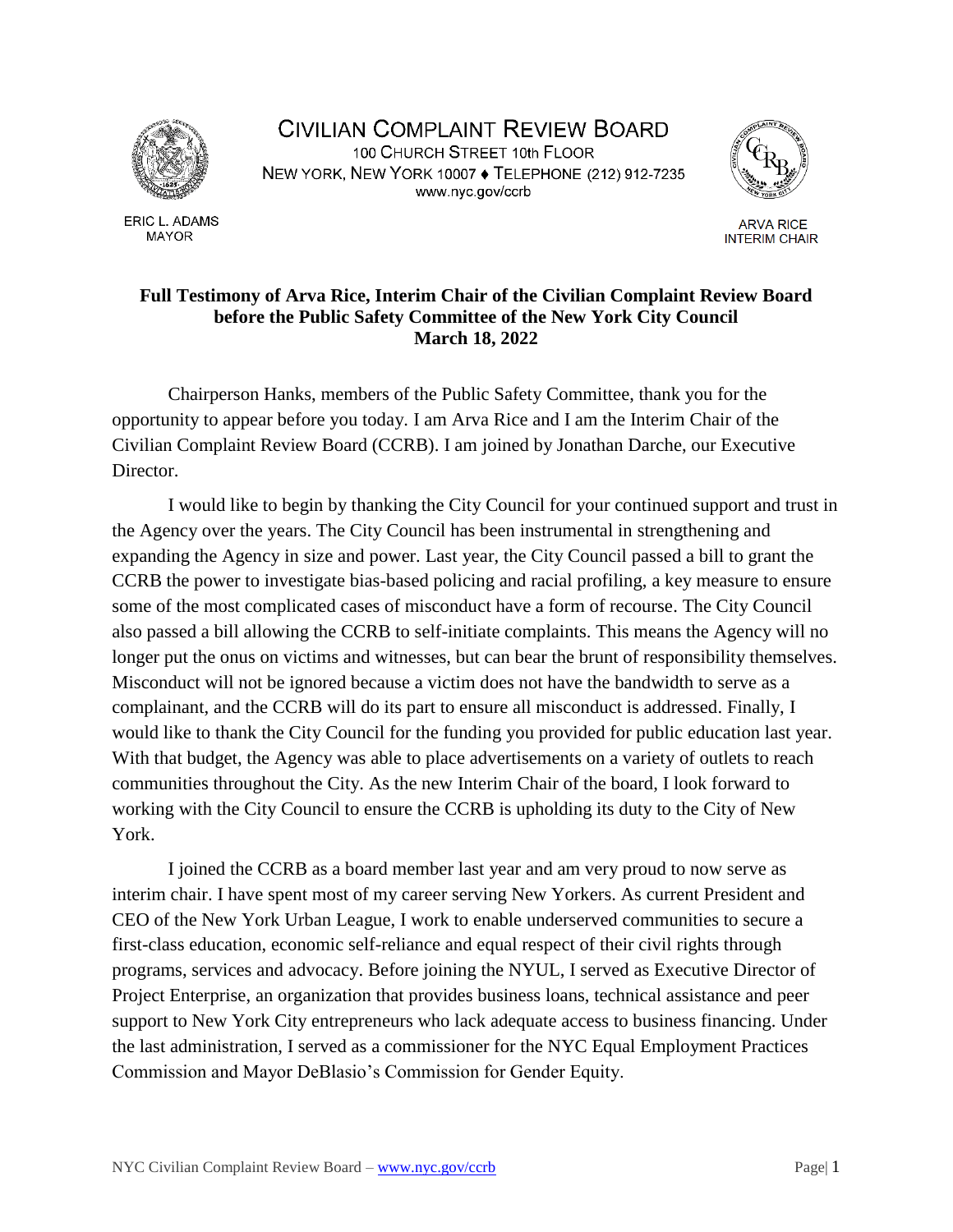Before joining the CCRB, I worked with former Police Commissioner Shea and Mayor de Blasio on a department wide initiative to reform the NYPD. In March of last year, the City Council passed a resolution adopting our final Police Reform and Reinvention Collaborative Plan. After decades working to make New York City a fairer, more equitable, and safer city, I am pleased to use my expertise to lead the CCRB into its next chapter.

The CCRB is a uniquely important Agency that is key to fulfilling this great City's mission to protect New Yorkers. The Agency is empowered to receive, investigate, mediate, hear, make findings, prosecute and recommend action on complaints against New York City police officers alleging the use of excessive or unnecessary force, abuse of authority, discourtesy, or the use of offensive language. The Board's investigative staff is made up of over 150 civilian employees who conduct diligent and impartial investigations. The Board forwards its findings to the police commissioner who can concur with our recommendation, deviate from our recommendation and impose a lesser penalty, or retain the case completely and refrain from any discipline. As it grows in numbers and powers, the Agency continues to expand its services to those in need.

At the end of calendar year 2021, the CCRB's projected budget for FY23 was \$24,323,000. In an effort to comply with the new administration's request to cut 3% from our budget, the Agency submitted a PEG to the OMB which reduced our budget to \$23,547,977. We reached this target by reallocating certain positions within the agency, and I'm pleased to be able to tell you that we recently got approval from OMB to hire 15 additional positions for the CCRB.

The updated fiscal plan the Agency submitted to OMB would allow us to accomplish all the work set forth for us by the charter and the City Council, and we expect to be able to onboard the new hires before the end of April.

Over the last few years, the Board made great strides expanding the CCRB's powers. Just in the last year, the board has expanded its powers to investigate sexual misconduct and untruthful statements. Thanks to the City Council, we have also been granted the power to investigate bias-based policing and the ability to self-initiate complaints. This brings us one step closer to addressing all misconduct without placing the burden on victims.

While these have all been important steps forward, the CCRB needs the City's support for these new teams and powers to be viable.

This year, we hope to fully build out the new unit investigating bias-based policing and racial profiling in order to fulfill our task to investigate these incidents of alleged misconduct dating back to 2016. Last year, we hired Darius Charney, a leading expert in racial profiling, to be the director of this unit. This new investigative branch is particularly pressing given the new administration's intent to reform anti-crime units and expand stop and frisk. While these are legal tactics when used properly, they have been abused in the past, and the people of New York need to know that there is sufficient oversight in place to address any incidents of misconduct.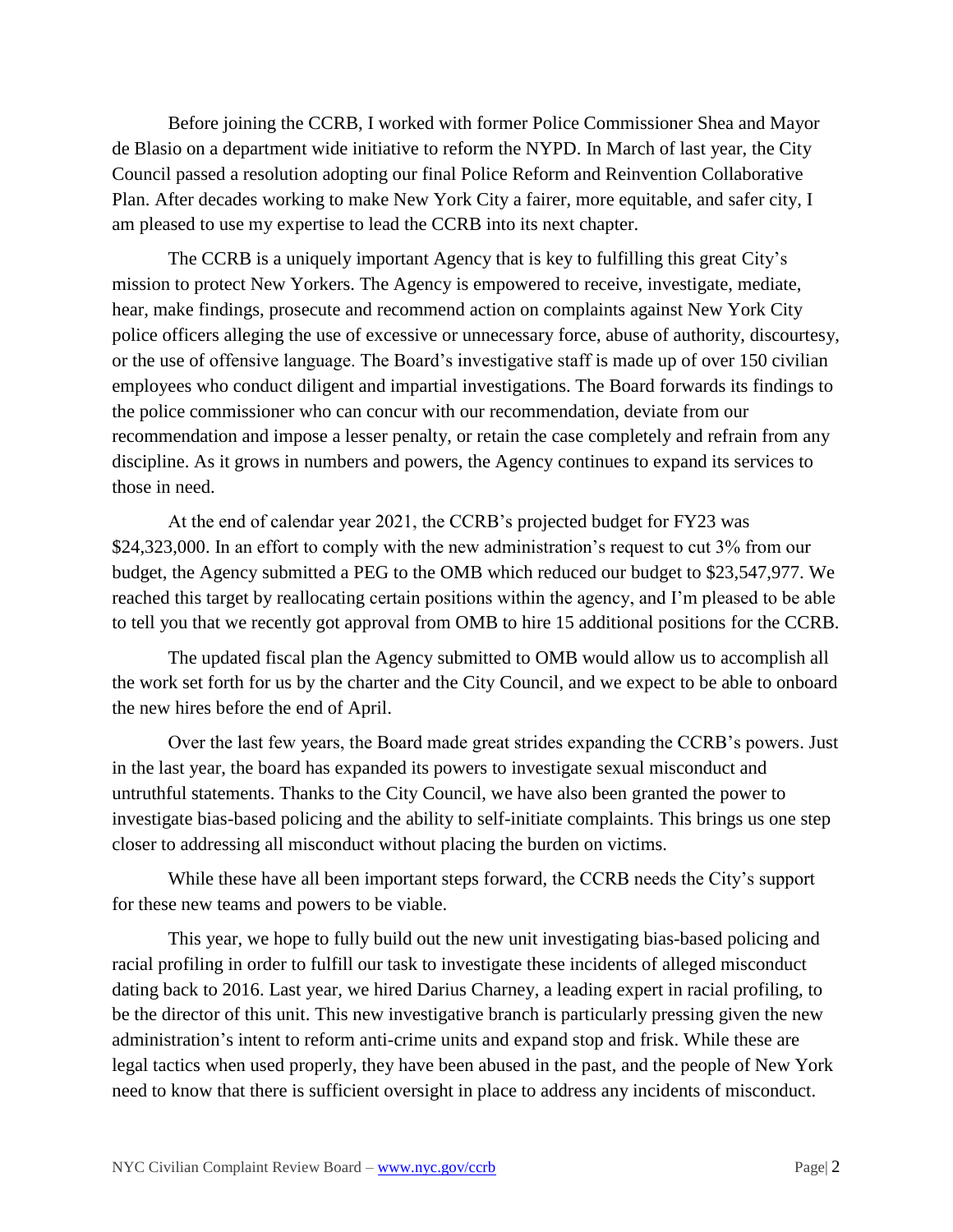Another obstacle standing in the way of the racial profiling unit is the City's current sealing statutes. These statutes block CCRB access to sealed arrest records, which often times are sealed due to police misconduct. The CCRB must be granted access to sealed arrest records in order to identify cases of bias-based policing and racial profiling.

We will also use this year to continue to improve our investigative process. Every year, we improve our training and make our operations more efficient, and through the pandemic we have gathered many learnings on how to optimize our investigations. Part of this relies on collaboration with the NYPD on getting Body Worn Camera footage and other records more quickly and cooperation in scheduling interviews with officers. We also continue to seek increased budget for highly specialized investigative skills.

One of the largest influx of cases the Agency has seen, stemmed from allegations of officer misconduct during the 2020 Black Lives Matter protests. These protests resulted in 319 cases, 269 of which are closed. Thus far, we have found 104 officers guilty of misconduct, 61 of whom have been recommended the highest level of discipline. When we finish the pending cases, the CCRB will release a report with recommendations for the NYPD on how to improve training and tactics when responding to protests.

The CCRB and NYPD must work together to hold police misconduct accountable which will in turn help rebuild police community relations. We look forward to working with the new administration and the new police commissioner to improve the disciplinary process. The concurrence rate is an important metric for the Agency. The Concurrence rate measures how often the NYPD abides by CCRB recommendations. In January 2021, the NYPD introduced its new discipline matrix. In February 2021, the Agency signed an MOU with the NYPD agreeing that we would both follow the new matrix when recommending and imposing discipline with the hopes that we could increase concurrence. Unfortunately, results were not what the Agency hoped for. Concurrence in non-APU cases dropped from 73% in 2020 to 68% in 2021 and concurrence in APU cases was only 27% in 2021. These low concurrence rates for cases where misconduct has been substantiated is an argument for why final disciplinary authority should not be left with the NYPD. Commissioner Sewell has a reputation from her time in Nassau County as a strong advocate for discipline. I am hopeful that I can build a relationship with her to reverse this trend and increase the power and effectiveness of civilian oversight of law enforcement in NYC.

With the implementation of the Matrix, more cases will be sent to the Administrative Prosecution Unit (APU). The APU is responsible for trying the most serious instances of misconduct that have been substantiated by the Board. They hold administrative trials to prove allegations of NYPD misconduct which can result in a loss of vacation days, suspension, or even termination. The APU is currently short staffed and without a sufficient number of prosecutors, the most egregious instances of misconduct go unaddressed.